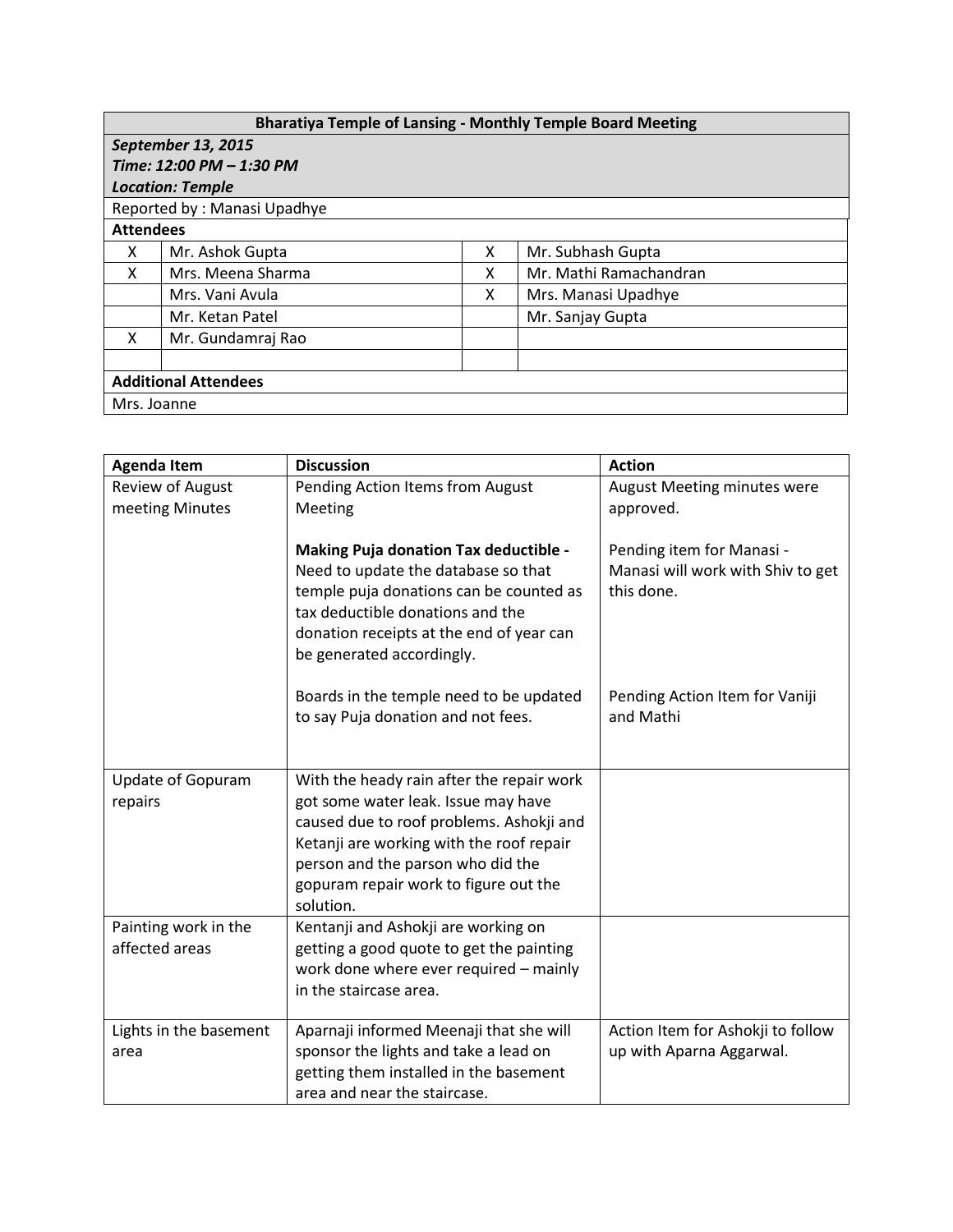|                            | Goal is to get the lights installed before            |                                   |
|----------------------------|-------------------------------------------------------|-----------------------------------|
|                            | Diwali.                                               |                                   |
| Kumbhabhishekam            | Mathiji communicated that the event                   |                                   |
| update                     | went well and around 8000 dollars were                |                                   |
|                            | raised.                                               |                                   |
| Walk Event update          | Around 8000 dollars were raised through               |                                   |
|                            | the event.                                            |                                   |
| Planning for next year's   | Ashokji, Sanjayji, Subhashji, Vaniji and              |                                   |
| temple board               | Manasi will be leaving the board by end of<br>2015.   |                                   |
|                            | Manoj Mohan, Ramesh Devaram, Rajat                    |                                   |
|                            | Shah and Devesh Poddar will be joining                |                                   |
|                            | the board starting next year.                         |                                   |
|                            | Need one more person, preferably                      |                                   |
|                            | women to join the board.                              |                                   |
|                            | Few names were suggested. Manasi will                 |                                   |
|                            | send the information to the board about               |                                   |
|                            | their lifetime contribution to check                  |                                   |
|                            | eligibility to serve on the board.                    |                                   |
| <b>Reports from Temple</b> | Ashokji requested various reports from                | Manasi will work with Shiv to get |
| Database                   | Temple Database for getting the pledge                | the reports generated.            |
|                            | board updated by Diwali.                              |                                   |
| Follow up on Pledges       | Ashokji will send the existing pledge list to         | Action Item for Raj-ji.           |
|                            | Raj-ji. He will take a lead to follow up with         |                                   |
|                            | the people on the list based on 4 years               |                                   |
|                            | donation report.                                      |                                   |
| Update by Meenaji on       | Meenaji gave update on temple activities              |                                   |
| temple events              | Various people approaching temple for                 |                                   |
|                            | long term rental, organizing events etc               |                                   |
|                            | Board decided to say no to those people if            |                                   |
|                            | they are not temple members.                          |                                   |
|                            | If the request is from a temple member                |                                   |
|                            | then it will be discussed in the board                |                                   |
|                            | meeting for approval/rejection.                       |                                   |
| Diwali Planning            | Diwali will be celebrated on November 10              |                                   |
|                            | with puja and fireworks.                              |                                   |
|                            | Taking permission for fire works                      | Meenaji                           |
|                            | Purchasing Fireworks - careful                        | Mathiji and Rameshji              |
|                            | selection - not going too up in the                   |                                   |
|                            | sky, less noise etc.                                  |                                   |
|                            | Coordination of Firework activity                     | Mathiji and Raj-ji                |
|                            | Cultural Program and dinner will be on<br>$14^{th}$ . |                                   |
|                            | 3 time slots will be provided for fund                | Subhashji, Sanjayji and Ashokji   |
|                            | raising during the program.                           | will work on effecting            |
|                            |                                                       | fundraising plan - to the point   |
|                            |                                                       | and brief.                        |